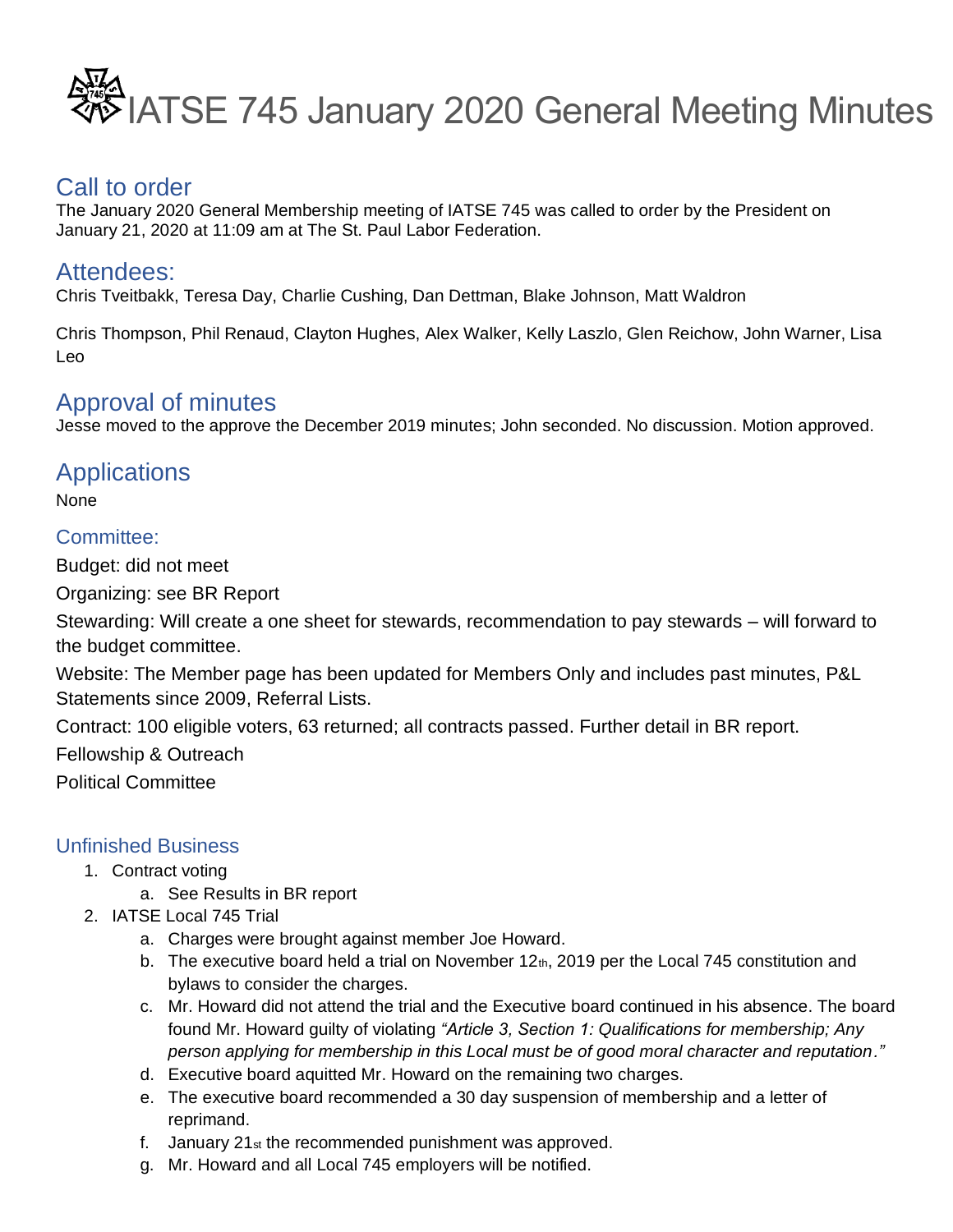- 3. Young Workers Conference, Minneapolis, April 14-16
	- a. Nolan Bettermann and Charlie Cushing's applications have been approved.

## Business Representative Report:

**NBCSN –** negotiations scheduled for January 13th and 14th, 2020. NBCSN cancelled these negotiations on Thursday, January 16 $_{th}$ . Fran and Adrian did meet with the NBCSN off the record on Tuesday, January 14 $_{th}$  to discuss the framework of what a contract may look like. Tentatively scheduling negotiations for February 18th and 19th in the Twin Cities.

Any questions pertaining NBCSN negotiations please contact IATSE Broadcast Co-Director Fran O'Hern.

**NBA Chair** – no update.

**NCHC** – regular season games are being crewed and pay rolled by Rush Media under contract. Chris met with Matt Hoover to ask for some accommodations in regard to travel costs. Carpooling was their primary ask due to cost. These games will be covered under contract for St Cloud, Duluth and Grand Forks even though these cities are not covered under the jurisdiction of our contract with RMC.

The NCHC conference tournament in St Paul, March 20th and 21st has been crewed by PPI and will be paid under contract. Day one will be covered as a double header will receive a 14 hour guarantee for working TWO games.

**XLT** – Spoke with the Director of Contracts and Contributions at the IATSE NBF Mike Fife and he was unable to locate any of the health, annuity and pension funds that Greg Pennell the VP of Fox Finance said had been delivered. I got these two to start talking and there were some reporting issues with how the NBF was able to process the money. This is in the works and expected to be done before the end of January 2020.

There is a new issue with individuals who have money deferred for their annuities with Fox. If you were on a Fox visiting show XLT reports showed this money going in accordance to that local markets contract, which is incorrect and was in the process of being returned to the networks. Steve Belsky is actively working on this issue to resolve by the end of this week.

As of January 21st, the money has begun depositing into our members accounts.

Matt Waldron and Mike Mee were not properly paid holiday for Christmas Day Timberwolves travel. Matt wasn't paid holiday pay for Thanksgiving, this was fixed by Bob Rohde.

New Years Eve holiday pay was supposed to be paid after 6PM for a 5PM game. Fox paid 1.5X all day. We notified Fox of the error, but are not clear if they are going to correct this.

**2020 Hockey Day Minnesota** – Continues to be a LARGE event for the market. Over 75 members working just the outdoor and NHL game. In total over 100 union members working Pre/Post set, Outdoor games, NHL and NBA shows. There were a couple crewing hiccups attributed to the FACTS to Pro Crewz transition. Bob and Riley helped get this resolved in the days leading up to the event.

**IATSE Local 13 potential picket** – The local host committee in Minneapolis did not use IATSE Local 13 labor, it was a non-union vendor. They asked President Loeb for an Internationally sanctioned picket. Chris and I contacted Fox Sports North so they were aware of the potential issues this could create for our membership along with respecting our positive relationship with them. Ultimately, L13 was too late and the show was already built.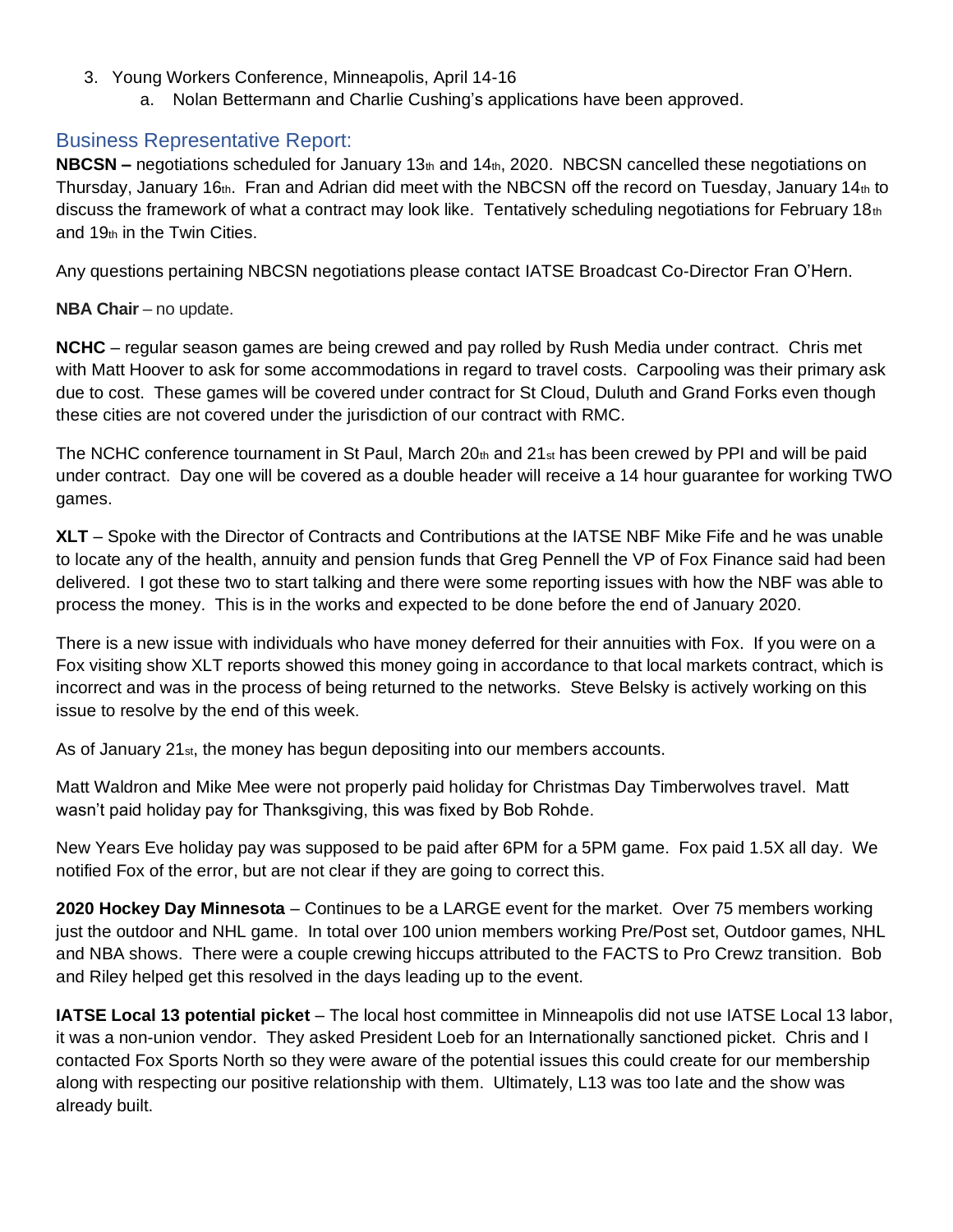**IATSE Local 13** – the Local has a new President and Business Agent. Molly Diers and Mat Terwilliger. I had lunch with both of them on January 3<sup>rd</sup>, both are going to continue to be great partners to work with in the Twin Cities.

**Fox Sports Contract** – our contract expires on June 30th, 2020. I sat down with Mike Connelly during Hockey Day Minnesota, the Executive Producer of the Fox Sports Regional Sports Networks. Mike is making the transition to Sinclair. He has been advised to move forward with bargaining contracts and said he was interested in setting dates over the next month or two to negotiate a long term contract.

I am sending out an email asking who wants to be involved in the bargaining committee.

**BTN Paid Sick Leave** – BTN is no longer using FESS to process their PTO. Visit www.fox.okta.com and use "Workday" to submit PTO requests or view your check stubs.

**PPI benefits** – still waiting to confirm the NBF has updated everyone's benefit accounts for the work performed in August and September 2019 at the incorrect benefit rates. Chris has signed the recently ratified contract and copies have been sent to the NBF which is the hold up for the rates to be updated.

**Retainer** – \$6,000 - \$9,000 per year. Amounts depends on use in early months. \$750 per month with the options to reduce to \$500 per month depending on use.

**January 1st, 2020** – Will send out Health, Annuity and Pension BENEFICIARY documents via Docusign after the 1st of the year for members to fill out electronically. Will also send out news dues checkoff that will work for ALL employers once signed.

**Fiber Training** – Jesse Madison and his company The Fiber Guy have expressed an interest in offering fiber training to the membership of Local 745 and 13. Tentative dates are May 12th or 14th. Need to reserve the St Paul Labor Federation to hold the training. For trainings held in the second quarter 2020, the IATSE Training Trust needs this submitted by March  $6<sub>th</sub>$ , 2020. The full cost of the training would be covered as an already approved course of the IATSE Training Trust.

**Contract ratification –** Contracts were sent out for ratification and **ALL** have passed with over 75% voting YES

**Total ballots returned = 63 Total number of eligible voters = 100 Percent of ballot return = 63.00%**

**Program Productions**

Yes - 53 votes, 84.13%

No - 9 votes, 14.29%

### **Castle Way Productions**

Yes - 49 votes, 77.78

No - 9 votes, 14.29%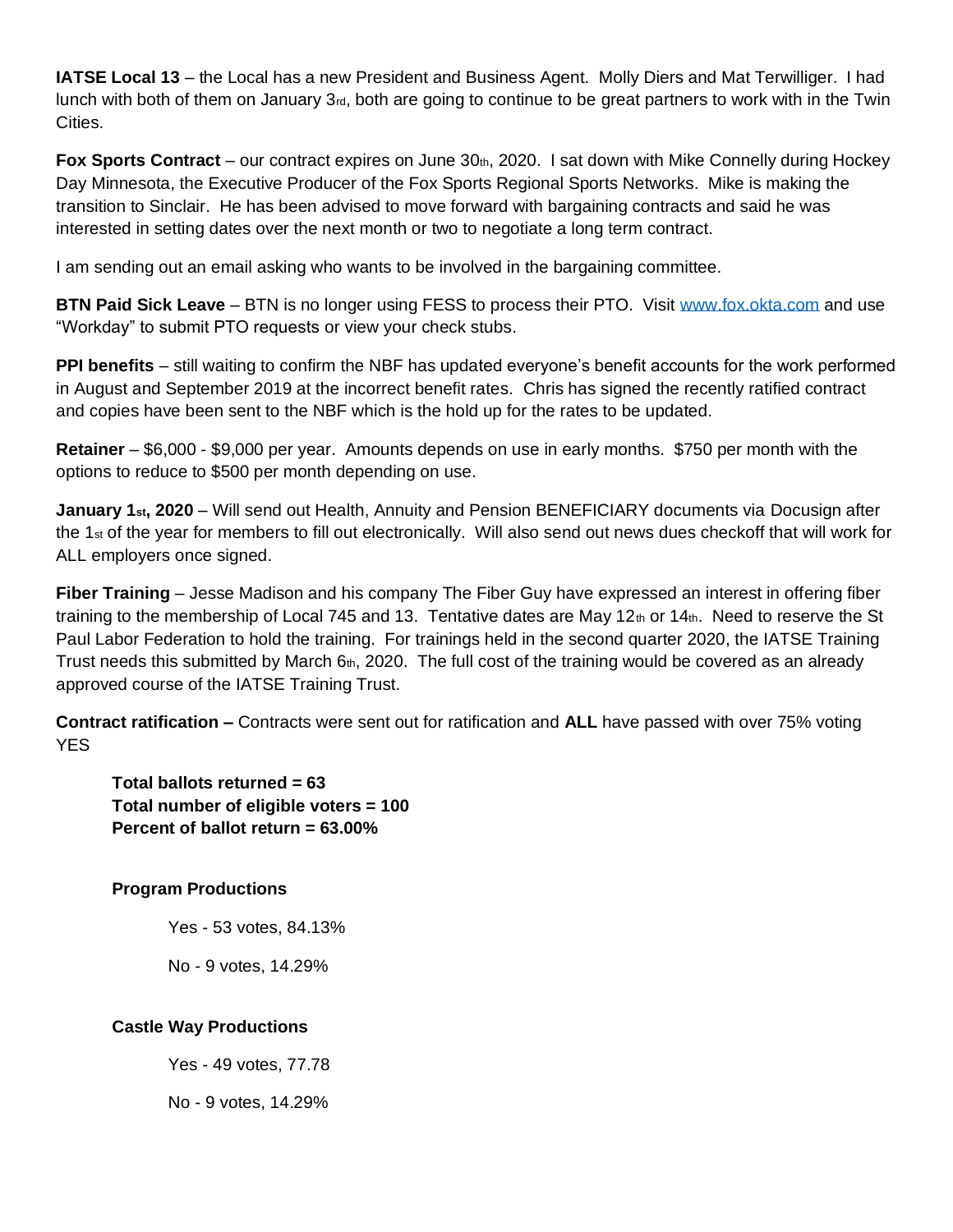#### **Clarion North America**

Yes - 51 votes, 80.95% No - 9 votes, 14.29%

#### **HJZ Productions**

Yes - 50 votes, 79.37% No - 9 votes, 14.29%

#### **LDM Worldwide**

Yes - 50 votes, 79.37%

No - 11 votes, 17.46%

#### **Purple Tally Productions Sports**

Yes- 49 votes, 77.78%

No - 10 votes, 15.87%

#### **Purple Tally Productions Entertainment**

Yes - 50 votes, 79.37% No - 9 votes, 14.29%

#### **Rush Media**

Yes - 52 votes, 82.54% No - 9 votes, 14.29%

#### New Business

Cummins & Cummins Retainer: The Executive Board has approved to place C&C on retainer, at \$750 per month, for a period of Jan 2020 – Dec 2020.

Insurance: only local that has Short Term & Long Term Disability. Working with Milwaukee, San Diego, and Arizona to roll out disability insurance. Also working on a life insurance offer. Currently at the underwriters. No cost to the local.

## Treasurer's Report

Trustone Financial balance: \$64,116.76

- Open invoices: \$16,903
- Overdue invoices: \$2,851
- Paid last 30 days: \$8,440
- Net Income for December: \$-13,285
- Net Income for January: \$17,248